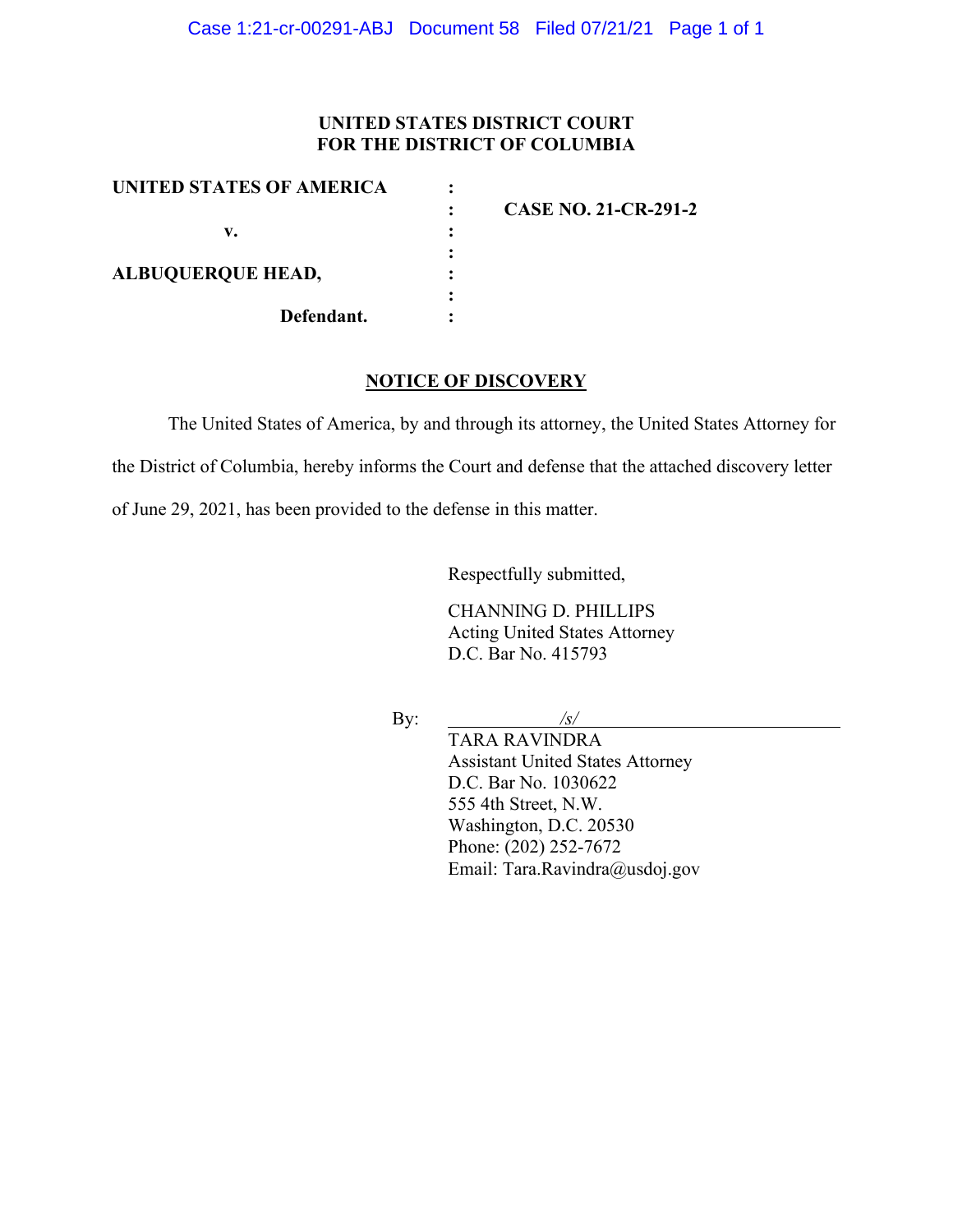## Case 1:21-cr-00291-ABJ Document 58-1 Filed 07/21/21 Page 1 of 3



U.S. Department of Justice

Channing D. Phillips Acting United States Attorney

*District of Columbia*

*Judiciary Center 555 Fourth St., N.W. Washington, D.C. 20530*

June 29, 2021

G. Nicholas Wallace, Esq. Assistant Federal Defender Federal Defender Services of Eastern Tennessee, Inc. 219 West Depot Street, Suite 200 Greeneville, Tennessee 37743 *Attorney for Albuquerque Head* 

> Re: *United States v. Albuquerque Head* Case No. 21-CR-291 – Production #2

Dear Counsel:

We are writing to update you with additional discovery that has been provided for this case on June 29, 2021 via a shared folder on USA File Exchange, that contains the following materials:

#### • **Grand Jury Materials Folder:**

- o *Transcripts* (2 PDF files)
	- Head.Young.Sibick Graves 4.9 Gardner.pdf (9 pages)
	- Head.Young.Sibick Graves 4.7 Gardner.pdf (72 pages)
- o *Exhibits* (35 items)
	- $\blacksquare$  EX 1 signed.pdf
	- $EX 2.jpg$
	- $\blacksquare$  EX 3.jpg
	- $\blacksquare$  EX 4.jpg
	- $\blacksquare$  EX 5.jpg
	- $\blacksquare$  EX 6.jpg
	- $EX 7.png$
	- $EX 8.jpg$
	- $EX 12Amp4$
	- EX 12B.jpg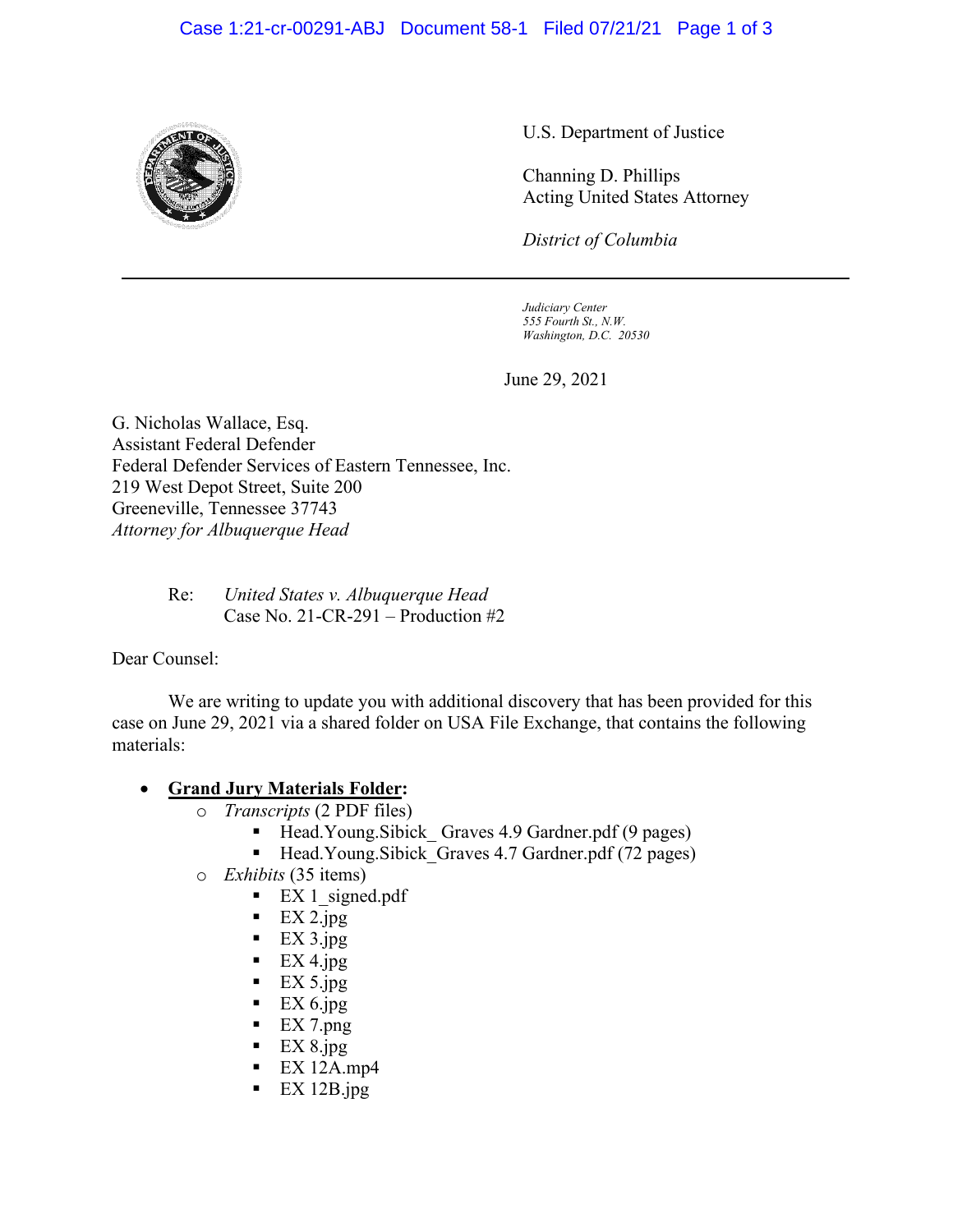- $EX 12Cmp4$
- $EX 13mp4$
- $EX 13Amp4$
- $\blacksquare$  EX 14.mp4
- $EX 15A.jpg$
- $EX 15B.jpg$
- $\blacksquare$  EX 15C.jpg
- $\blacksquare$  EX 16.jpg
- $\blacksquare$  EX 17.jpg
- $\blacksquare$  EX 18.jpg
- $EX 19.jpg$
- $\blacksquare$  EX 20.jpg
- $\blacksquare$  EX 21.mp4
- $EX 22.jpg$
- $EX 23mp4$
- $\blacksquare$  EX 24.mp4
- EX 25 Redacted.pdf
- $\blacksquare$  EX 26.jpg
- $EX 27.jpg$
- $EX 28.jpg$
- $EX 29.jpg$
- $EX 30.jpg$
- $\blacksquare$  EX 31.jpg
- $\blacksquare$  EX 32.mp4
- $EX 33mp4$

Please note that the following materials have been designated as **highly sensitive materials** and are subject to the Protective Order Governing Discovery that was issued by the Court in this case:

## • **Highly Sensitive Materials Folder:**

- o *Grand Jury Materials* (4 MP4 video files)
	- $EX 11Amp4$
	- $EX 11Bmp4$
	- $EX 11Cmp4$
	- $EX 11Dmp4$

\*\*\*\*

We will forward additional discovery as it becomes available. If you have any questions about the information provided above or if you have any issues accessing or downloading the materials provided, please contact the undersigned Assistant United States Attorneys.